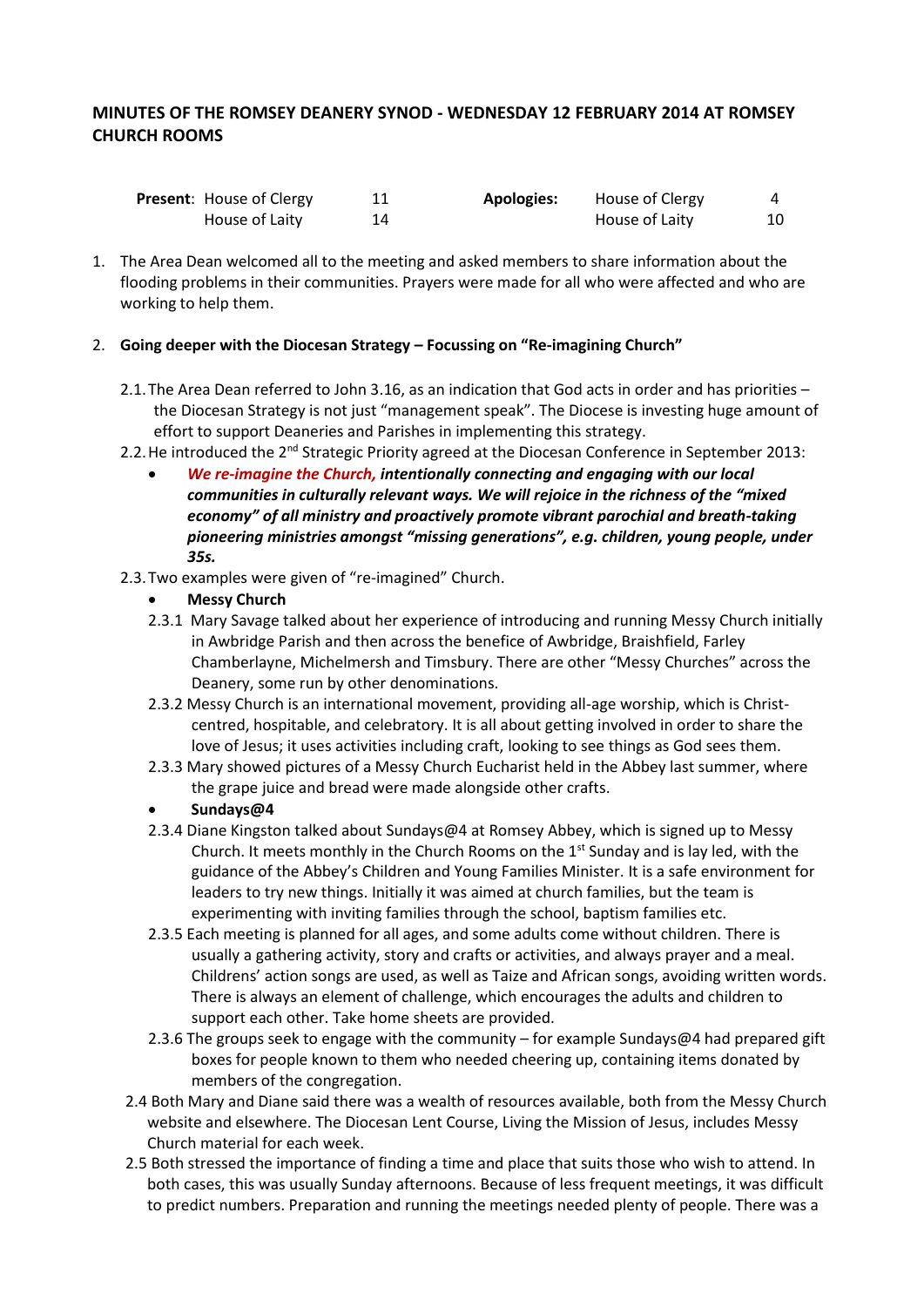perception that this was a children's service and it took time to encourage adults to participate fully.

- 2.6 In discussion, the following comments were made:
	- New ideas may take a long time, and a huge amount of effort to establish, and may fade naturally after a time. We have to be flexible.
	- Good to hear encouraging signs from other parishes.
	- It is important to set the parameters clearly Sundays@4 invitations say that children are welcome with an adult, to avoid the perception that parents can "drop off" the children to be looked after for an hour!
- 3. After further discussion over coffee, the **minutes of the previous meeting** of 9 October were agreed and signed.

### 4. **Matters arising**

- 4.1. Attendance list
	- The attendance list is in a new format, to help identify those who were regularly failing to attend. Attendance is important because the Deanery Synod is increasingly being asked to make important decisions, and needs people who are prepared to be involved and take responsibility.
- 4.2.Visit from South Rwenzori
	- Two visitors are expected (subject to visas) from 11 June to 2 July. Please pray that visas will be issued, and notify Marilyn James of any events you would like them to attend. Prayer cards are available.
- 4.3.Deanery Treasurer
	- The Area Dean recorded thanks to Garry Hedley for his excellent work over recent years. Simon Bramwell has agreed to take on the role, but was unable to attend this evening.

### **5. Committee reports**

- 5.1.General Synod
	- A summary of the November 2013 General Synod, kindly provided by the Revd Rosalind Rutherford (Basingstoke) had been circulated. Canon David Williams (Christchurch Winchester) has agreed to attend future meetings and give a report from General Synod.
- 5.2.Overseas Mission Committee
	- Angela Jones' report had been circulated. Sarah Boothman drew attention to the appeal for a new person to chair the Committee, once Angela retires at the end of March.
- 5.3.Children's Group
	- The Revd Pitkin's report had been circulated.
- 5.4.Youth Advisory Group
	- The Christian Unions continue to meet on Mondays at Romsey School and Tuesdays at Mountbatten. Any volunteers to assist would be welcome. There is still an opening to go into Test Valley School if resources can be found.
- 5.5.Deanery Vision Group
	- Madeleine Sumsion is preparing for a day of training for Lay Worship Leaders.
	- An occasional Deanery Newsletter will be circulated, advertising events and opportunities.
- 5.6.Parish Share Group
	- Thanks to all the hard work put in, every parish in the Deanery, with the exception of Sherfield English paid their full parish share commitment for 2013 by close of books in January.
	- Sarah Boothman presented the interim proposals of the Diocesan Share Group which is looking at a new way of allocating share between parishes. The Group is working from the outcomes of the Diocesan Conference on this issue: that allocation of share should be based on the ability to pay of the worshipping community (rather than the civil parish). They have